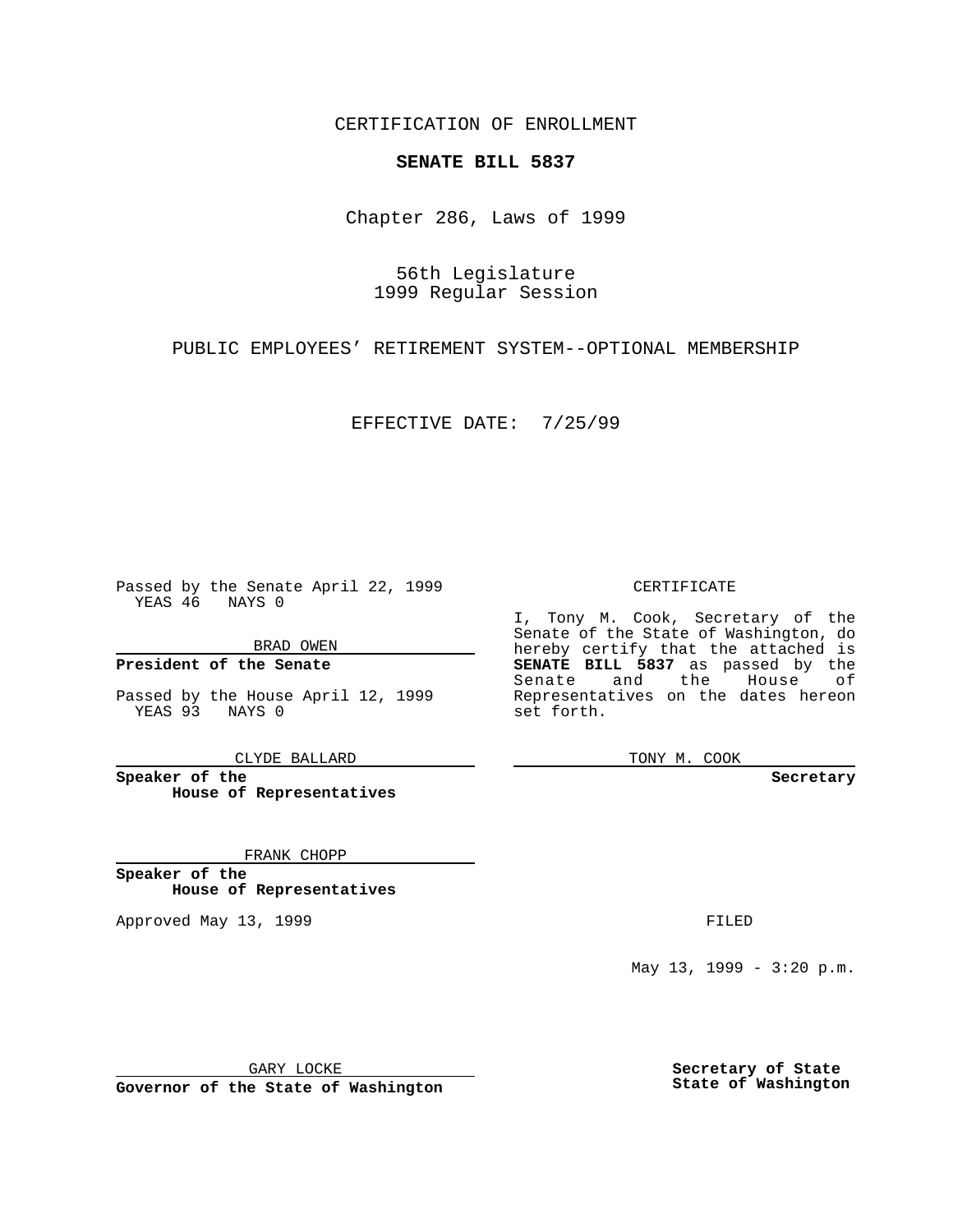## **SENATE BILL 5837** \_\_\_\_\_\_\_\_\_\_\_\_\_\_\_\_\_\_\_\_\_\_\_\_\_\_\_\_\_\_\_\_\_\_\_\_\_\_\_\_\_\_\_\_\_\_\_

\_\_\_\_\_\_\_\_\_\_\_\_\_\_\_\_\_\_\_\_\_\_\_\_\_\_\_\_\_\_\_\_\_\_\_\_\_\_\_\_\_\_\_\_\_\_\_

## AS AMENDED BY THE HOUSE

Passed Legislature - 1999 Regular Session

**State of Washington 56th Legislature 1999 Regular Session**

**By** Senators Bauer, Long, Winsley, Jacobsen, Fraser, Roach, Rossi, Rasmussen and Oke

Read first time 02/11/1999. Referred to Committee on Ways & Means.

 AN ACT Relating to membership in the public employees' retirement system for the chief administrative officer of a public utility district, port district, or a county; amending RCW 41.40.023; and creating a new section.

BE IT ENACTED BY THE LEGISLATURE OF THE STATE OF WASHINGTON:

 NEW SECTION. **Sec. 1.** It is the intent of the legislature that retirement benefits represent a valuable element of the total compensation and benefits employees receive for their service. The value of these benefits is contained in the retirement income and cost- of-living adjustments provided to employees who remain in public service until retirement. For the majority of public employees, this requires membership in the public employees' retirement system.

 The legislature recognizes, however, that certain occupations display a pattern of interstate mobility which requires retirement benefits which are highly portable. Incumbents in these occupations gain little value from membership in the public employees' retirement system. In order to remove any barrier to employing qualified personnel in positions with high mobility, membership in the retirement system should be optional in those occupations.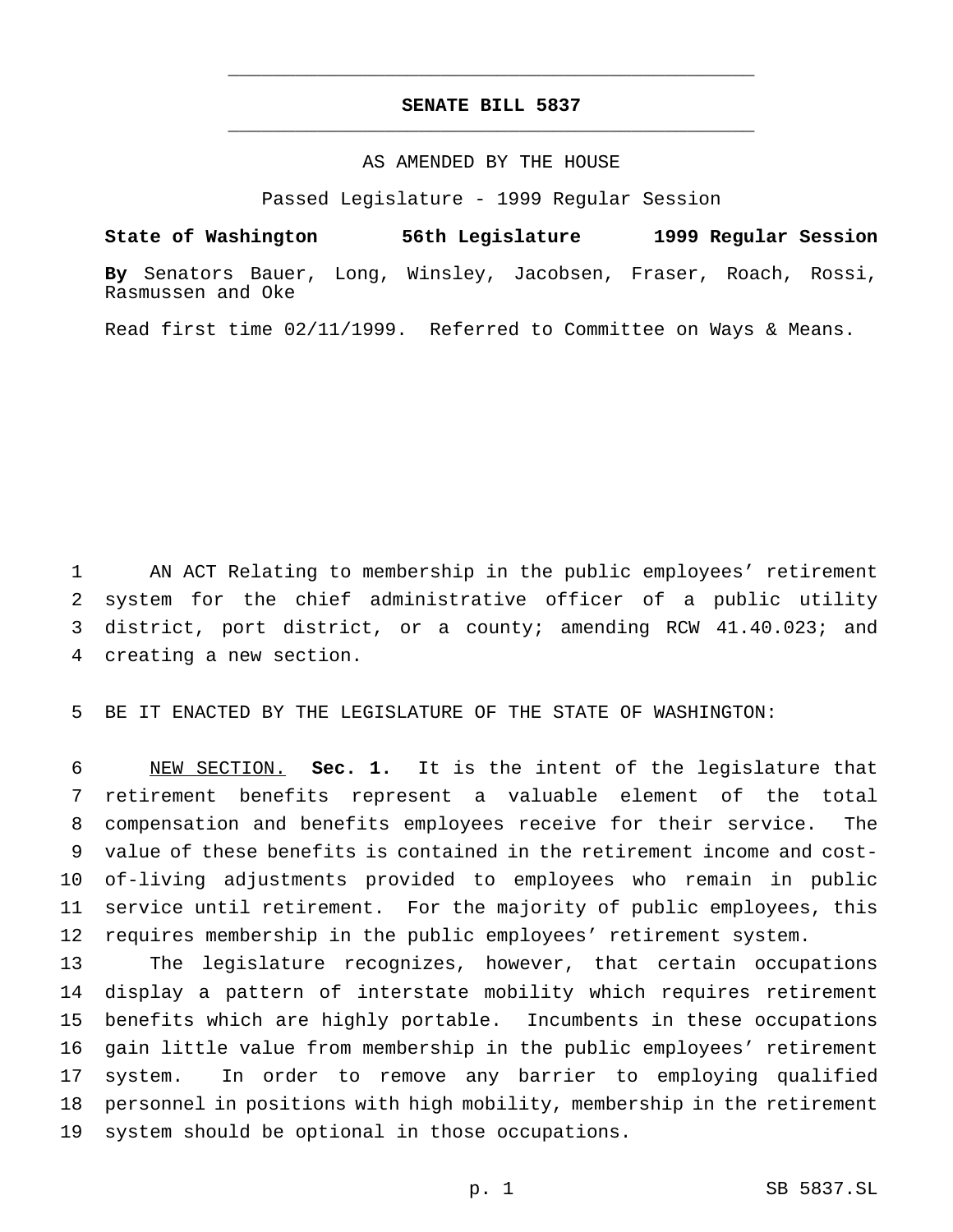**Sec. 2.** RCW 41.40.023 and 1997 c 254 s 11 are each amended to read as follows:

 Membership in the retirement system shall consist of all regularly compensated employees and appointive and elective officials of employers, as defined in this chapter, with the following exceptions: (1) Persons in ineligible positions;

(2) Employees of the legislature except the officers thereof

 elected by the members of the senate and the house and legislative committees, unless membership of such employees be authorized by the said committee;

 (3)(a) Persons holding elective offices or persons appointed directly by the governor: PROVIDED, That such persons shall have the option of applying for membership during such periods of employment: AND PROVIDED FURTHER, That any persons holding or who have held elective offices or persons appointed by the governor who are members in the retirement system and who have, prior to becoming such members, previously held an elective office, and did not at the start of such initial or successive terms of office exercise their option to become members, may apply for membership to be effective during such term or terms of office, and shall be allowed to establish the service credit applicable to such term or terms of office upon payment of the employee contributions therefor by the employee with interest as determined by the director and employer contributions therefor by the employer or employee with interest as determined by the director: AND PROVIDED FURTHER, That all contributions with interest submitted by the employee under this subsection shall be placed in the employee's individual account in the employee's savings fund and be treated as any other contribution made by the employee, with the exception that any contributions submitted by the employee in payment of the employer's obligation, together with the interest the director may apply to the employer's contribution, shall not be considered part of the member's annuity for any purpose except withdrawal of contributions;

 (b) A member holding elective office who has elected to apply for membership pursuant to (a) of this subsection and who later wishes to be eligible for a retirement allowance shall have the option of ending his or her membership in the retirement system. A member wishing to end his or her membership under this subsection must file, on a form supplied by the department, a statement indicating that the member agrees to irrevocably abandon any claim for service for future periods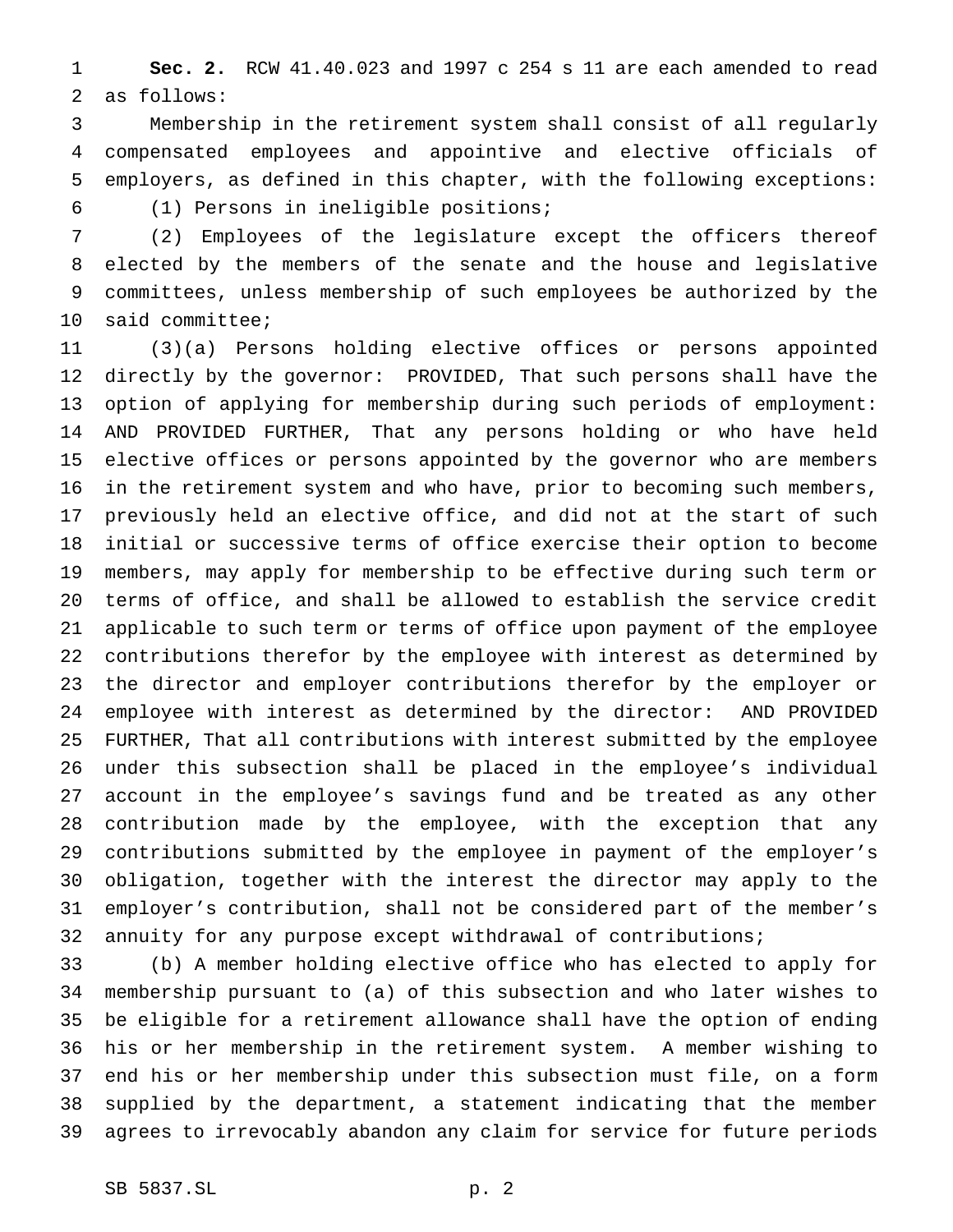served as an elected official. A member who receives more than fifteen thousand dollars per year in compensation for his or her elective service, adjusted annually for inflation by the director, is not eligible for the option provided by this subsection (3)(b);

 (4) Employees holding membership in, or receiving pension benefits under, any retirement plan operated wholly or in part by an agency of the state or political subdivision thereof, or who are by reason of their current employment contributing to or otherwise establishing the right to receive benefits from any such retirement plan: PROVIDED, HOWEVER, In any case where the retirement system has in existence an agreement with another retirement system in connection with exchange of service credit or an agreement whereby members can retain service credit in more than one system, such an employee shall be allowed membership rights should the agreement so provide: AND PROVIDED FURTHER, That an employee shall be allowed membership if otherwise eligible while receiving survivor's benefits: AND PROVIDED FURTHER, That an employee shall not either before or after June 7, 1984, be excluded from membership or denied service credit pursuant to this subsection solely on account of: (a) Membership in the plan created under chapter 2.14 RCW; or (b) enrollment under the relief and compensation provisions or the pension provisions of the volunteer fire fighters' relief and pension fund under chapter 41.24 RCW;

 (5) Patient and inmate help in state charitable, penal, and correctional institutions;

(6) "Members" of a state veterans' home or state soldiers' home;

 (7) Persons employed by an institution of higher learning or community college, primarily as an incident to and in furtherance of 28 their education or training, or the education or training of a spouse;

 (8) Employees of an institution of higher learning or community college during the period of service necessary to establish eligibility for membership in the retirement plans operated by such institutions;

 (9) Persons rendering professional services to an employer on a fee, retainer, or contract basis or when the income from these services is less than fifty percent of the gross income received from the person's practice of a profession;

 (10) Persons appointed after April 1, 1963, by the liquor control board as agency vendors;

 (11) Employees of a labor guild, association, or organization: PROVIDED, That elective officials and employees of a labor guild,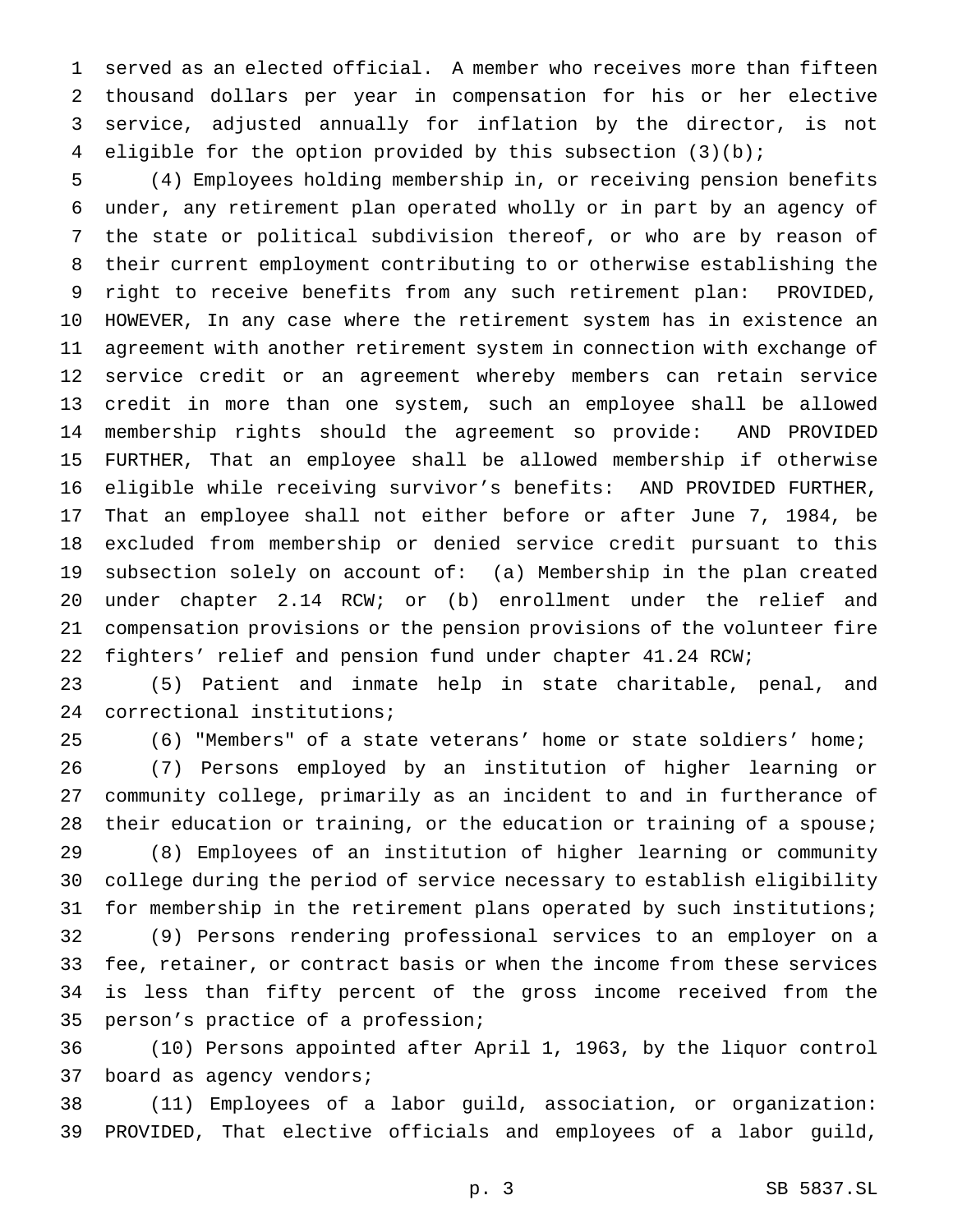association, or organization which qualifies as an employer within this chapter shall have the option of applying for membership;

 (12) Retirement system retirees: PROVIDED, That following reemployment in an eligible position, a retiree may elect to prospectively become a member of the retirement system if otherwise eligible;

 (13) Persons employed by or appointed or elected as an official of a first class city that has its own retirement system: PROVIDED, That any member elected or appointed to an elective office on or after April 1, 1971, shall have the option of continuing as a member of this system in lieu of becoming a member of the city system. A member who elects to continue as a member of this system shall pay the appropriate member contributions and the city shall pay the employer contributions at the rates prescribed by this chapter. The city shall also transfer to this system all of such member's accumulated contributions together with such further amounts as necessary to equal all employee and employer contributions which would have been paid into this system on account of such service with the city and thereupon the member shall be granted credit for all such service. Any city that becomes an employer as defined in RCW 41.40.010(4) as the result of an individual's election under this subsection shall not be required to have all employees covered for retirement under the provisions of this chapter. Nothing in this subsection shall prohibit a city of the first class with its own retirement system from: (a) Transferring all of its current employees to the retirement system established under this chapter, or (b) allowing newly hired employees the option of continuing coverage under the retirement system established by this chapter.

 Notwithstanding any other provision of this chapter, persons transferring from employment with a first class city of over four hundred thousand population that has its own retirement system to employment with the state department of agriculture may elect to remain within the retirement system of such city and the state shall pay the employer contributions for such persons at like rates as prescribed for employers of other members of such system;

 (14) Employees who (a) are not citizens of the United States, (b) do not reside in the United States, and (c) perform duties outside of the United States;

 (15) Employees who (a) are not citizens of the United States, (b) are not covered by chapter 41.48 RCW, (c) are not excluded from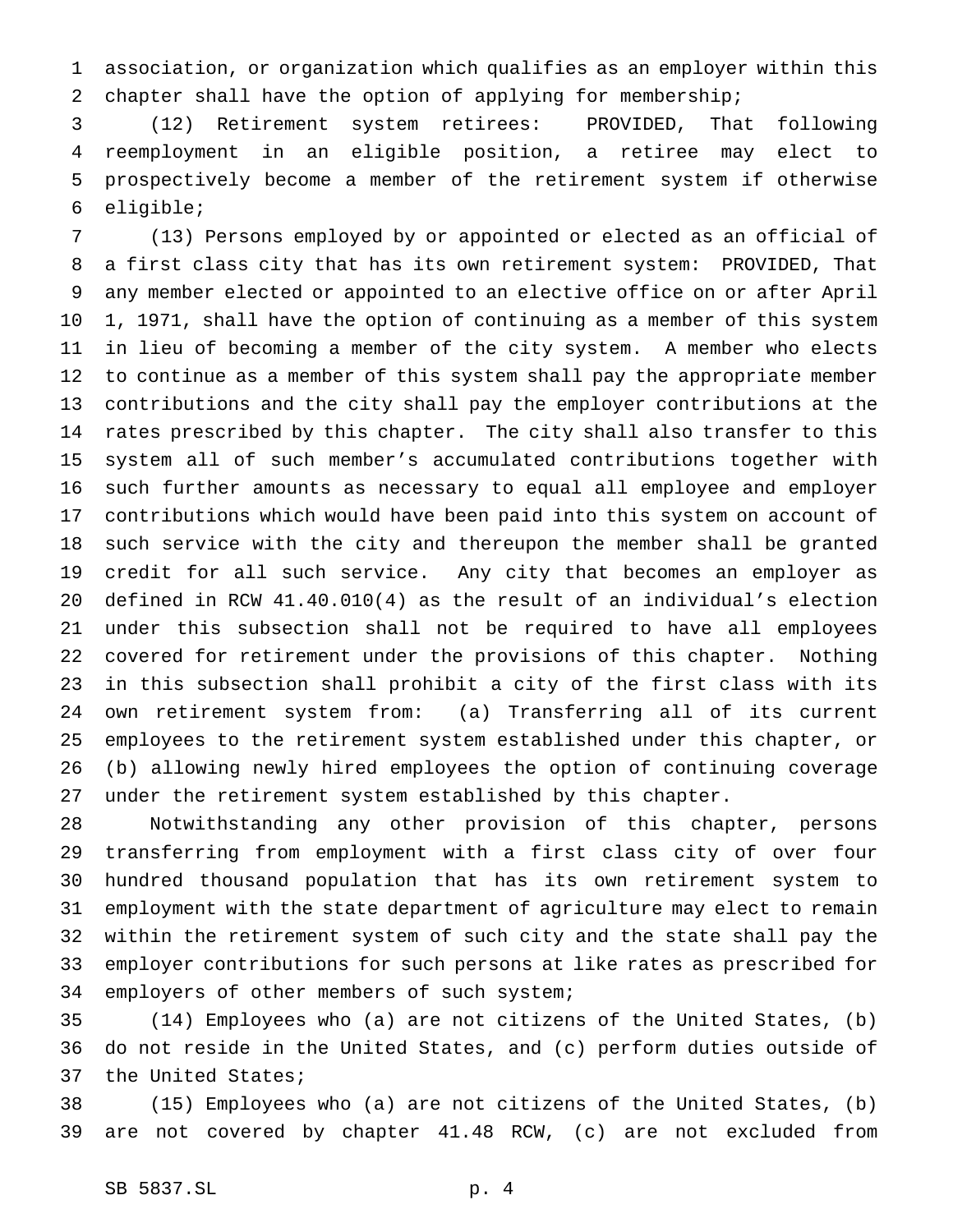membership under this chapter or chapter 41.04 RCW, (d) are residents of this state, and (e) make an irrevocable election to be excluded from membership, in writing, which is submitted to the director within thirty days after employment in an eligible position;

 (16) Employees who are citizens of the United States and who reside and perform duties for an employer outside of the United States: PROVIDED, That unless otherwise excluded under this chapter or chapter 41.04 RCW, the employee may apply for membership (a) within thirty days after employment in an eligible position and membership service credit shall be granted from the first day of membership service, and (b) after this thirty-day period, but membership service credit shall be granted only if payment is made for the noncredited membership service under RCW 41.50.165(2), otherwise service shall be from the date of application;

 (17) The city manager or chief administrative officer of a city or town, other than a retiree, who serves at the pleasure of an appointing authority: PROVIDED, That such persons shall have the option of applying for membership within thirty days from date of their appointment to such positions. Persons serving in such positions as of April 4, 1986, shall continue to be members in the retirement system unless they notify the director in writing prior to December 31, 1986, of their desire to withdraw from membership in the retirement system. A member who withdraws from membership in the system under this section shall receive a refund of the member's accumulated contributions.

 Persons serving in such positions who have not opted for membership within the specified thirty days, may do so by paying the amount required under RCW 41.50.165(2) for the period from the date of their appointment to the date of acceptance into membership;

29 (18) Persons serving as: (a) The chief administrative officer of a public utility district as defined in RCW 54.16.100; (b) the chief administrative officer of a port district formed under chapter 53.04 32 RCW; or (c) the chief administrative officer of a county who serves at 33 the pleasure of an appointing authority: PROVIDED, That such persons 34 shall have the option of applying for membership within thirty days from the date of their appointment to such positions. Persons serving in such positions as of the effective date of this act shall continue 37 to be members in the retirement system unless they notify the director in writing prior to December 31, 1999, of their desire to withdraw from 39 membership in the retirement system. A member who withdraws from